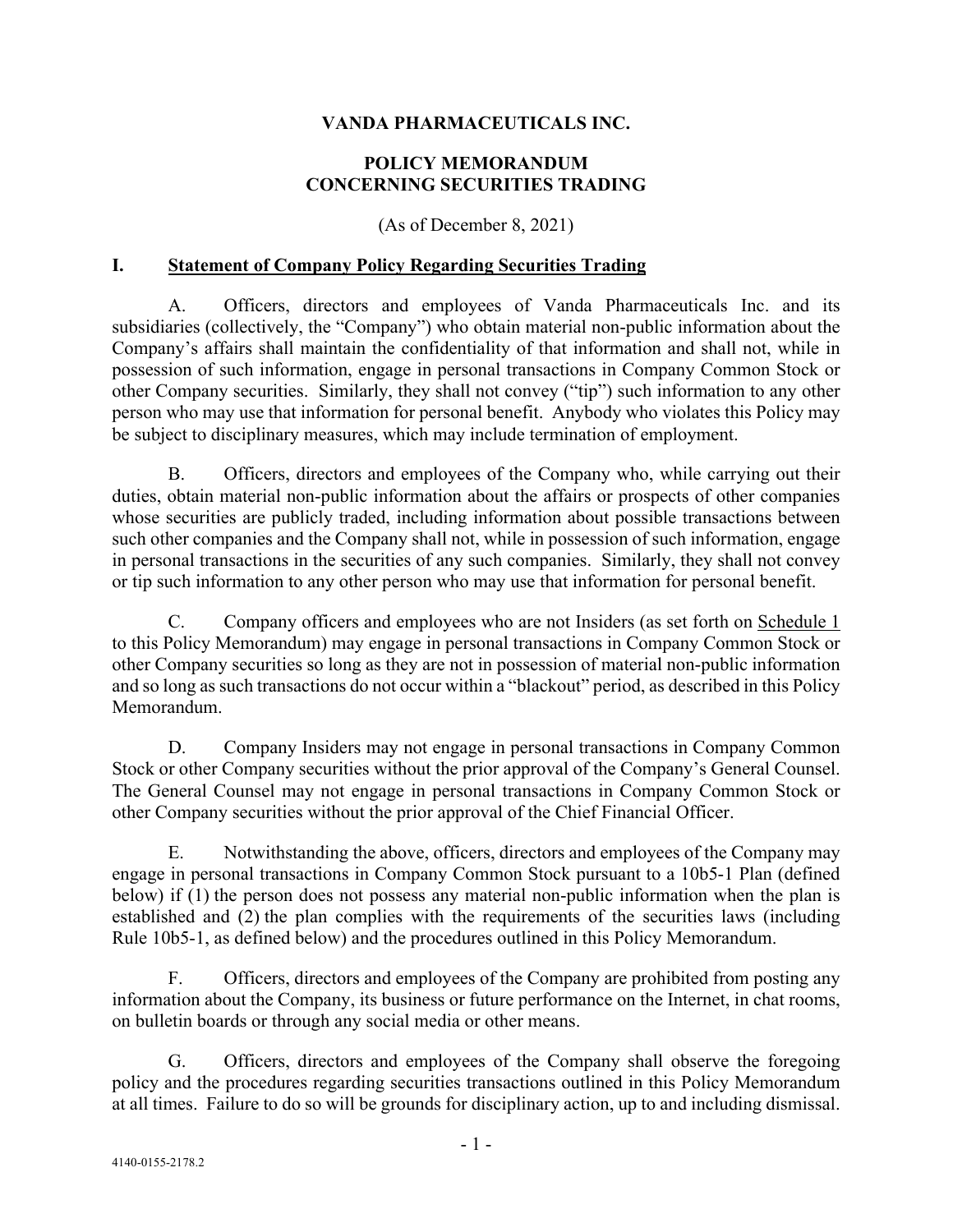Failure to obey the mandates of this Policy Memorandum may also result in civil or criminal penalties (including imprisonment, criminal and civil fines).

H. Any person with supervisory authority over any the Company personnel shall report violations of these Company policies and procedures to the Company's General Counsel.

## **II. Legal Background**

"Insider trading" has become a top enforcement priority of the Securities and Exchange Commission ("SEC") and the Department of Justice in recent years. The SEC and the stock exchanges have established sophisticated methods to detect trading patterns that suggest possible trading on inside information. Criminal prosecutions for insider trading are commonplace and may result in substantial fines and/or imprisonment. Because the Company's Common Stock is publicly traded, "insider trading" is an issue for all officers, directors and employees of the Company.

While the term "insider trading" is not specifically defined in the Federal statutes, the prohibition against such trading generally is understood to prohibit any person from (1) trading on the basis of material, non-public information, (2) tipping such information to others or recommending the purchase or sale of securities on the basis of such information or (3) assisting someone who is engaged in any of the above activities. The term "insider" applies to anyone who, by virtue of a special relationship with a company, possesses material, non-public information regarding the business of that company. Thus, in the case of the Company, the term "insider" covers directors, officers and all other employees who may become aware of such information concerning the Company or other public companies.

"Insider trading" occurs when a person trades in securities while in possession of information which is both material and non-public. Information is generally deemed to be "material" if a "reasonable investor" would rely on it in making a decision to purchase, sell or hold a security to which the information relates. As a practical matter, materiality often is determined after the fact, when it is known that someone has traded on the information and after the information itself has been made public and its effects upon the market are more certain. Filings with the SEC, press releases, brokerage reports and other information disclosed by the Company in accordance with Regulation FD (Fair Disclosure) are generally regarded as public information. Information about undisclosed financial results or projections or a possible acquisition, new contract or other material development, whether concerning the Company or otherwise, obtained in the normal course of employment or through a rumor, tip or just "loose talk", are generally not considered public information.

**If any officer, director or employee has any doubt as to whether information he or she has received is "material" or "non-public," the question should be referred to the General Counsel prior to any trading by such person in the Company's Common Stock or other Company securities.**

The Securities Exchange Act of 1934, and Rule 10b-5 thereunder, make it unlawful for any person to make false statements or omit to state material facts in connection with the purchase or sale of any security. This rule applies to trading activities by persons in possession of material,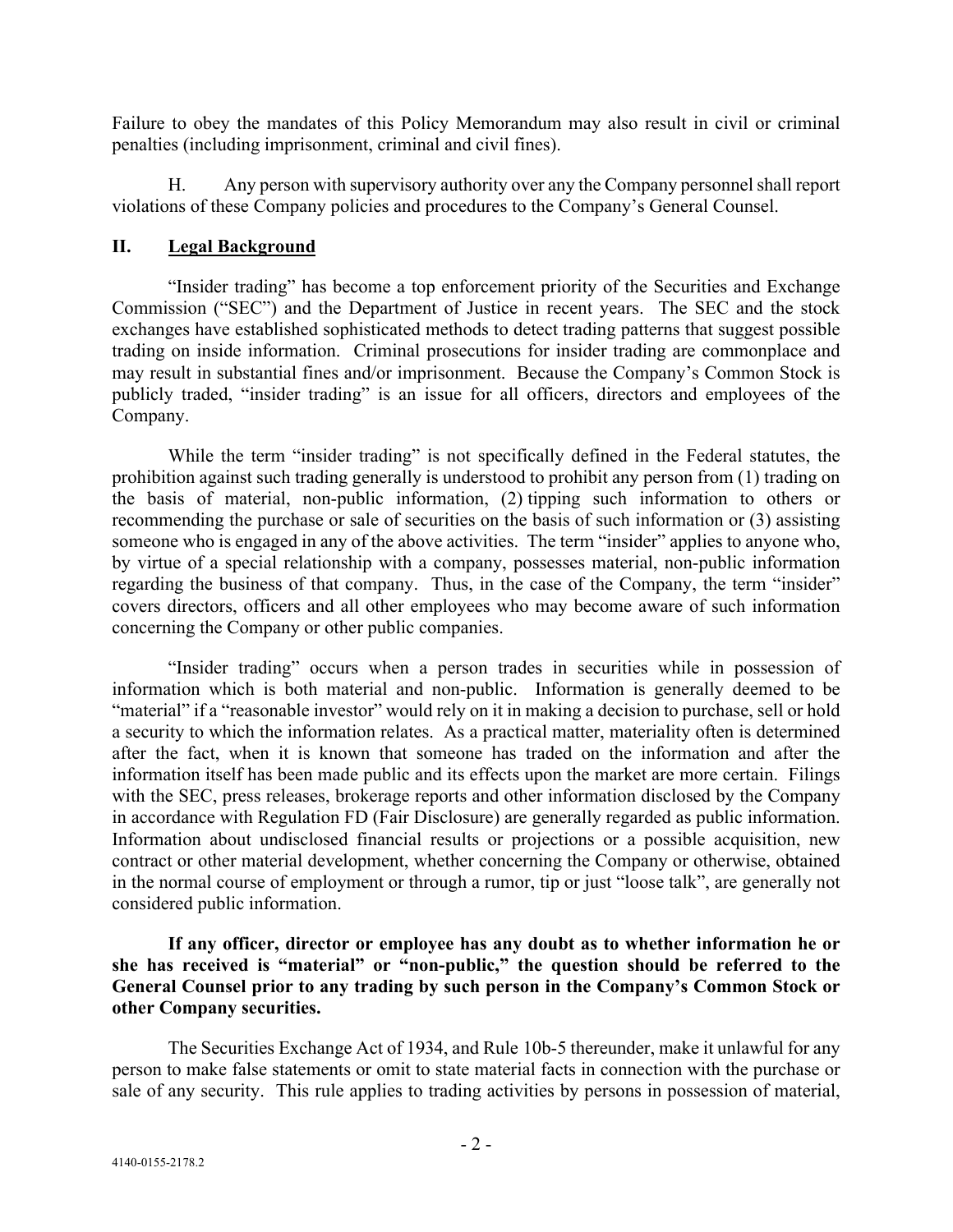non-public information who fail to disclose that information prior to engaging in trading. The Insider Trading and Securities Fraud Enforcement Act of 1988 has expanded the liability of persons who engage in such trading to include explicitly the employer of such persons if the employer knowingly or recklessly disregarded the likelihood of a violation and failed to take appropriate steps to prevent a violation. The procedures regarding securities trading outlined below are designed to deter and, to the extent possible, prevent such improper trading.

Rule 10b5-1 under the Securities Exchange Act of 1934 ("Rule 10b5-1") permits an officer, director or employee to establish a written trading plan for trading securities. By establishing a written trading plan while not in possession of material, non-public information, future sales under the plan are not prohibited, even if the person later becomes aware of material, non-public information. Any trading plan must be in writing, state the amount, price and date of planned transactions, not be subject to future influence by the insider and generally comply with the limitations described in Rule 10b5-1. Trading plans must also comply with the procedures outlined below.

The Company's directors and executive officers are subject to the reporting and "shortswing profit" liability provisions of Section 16 of the Securities Exchange Act of 1934 ("Section 16") and the restrictions applicable to "affiliates" under SEC Rule 144. These individuals will be informed of their status by the Company and provided with additional policies and procedures applicable to them. The establishment of a trading plan does not lessen the reporting obligations or potential liabilities of directors and executive officers under Section 16.

## **III. Procedures Concerning Securities Trading**

For purposes of this Policy Memorandum, the procedures set forth below apply to all persons who in the course of providing service to the Company as a director, officer or employee are likely to come into possession of material, non-public information regarding the Company's business and/or the business of other public companies. As used herein, "Insiders" shall mean the persons set forth on Schedule 1 of this Policy Memorandum, as the same may be amended from time to time.

A. Blackout Periods. The Company's announcement of its quarterly financial results almost always has the potential to have a material effect on the market for the Company's securities. Therefore, to avoid even the appearance of trading on the basis of material nonpublic information, no Insider or other officer or employee may trade in the Company's securities during a "blackout period".

(1) *Quarterly Blackout Periods*. Insiders and other officers and employees must not trade in Company Common Stock or other Company securities during the period beginning on the  $16<sup>th</sup>$  day of the last month of each fiscal quarter and ending after the second full trading day following the release of the Company's earnings news for that fiscal quarter.

(2) *Interim Earnings Guidance; Material Announcements*. The Company may on occasion issue interim earnings guidance or other potentially material information (such as clinical trial results) by means of a press release and or SEC filing on Form 8-K, or other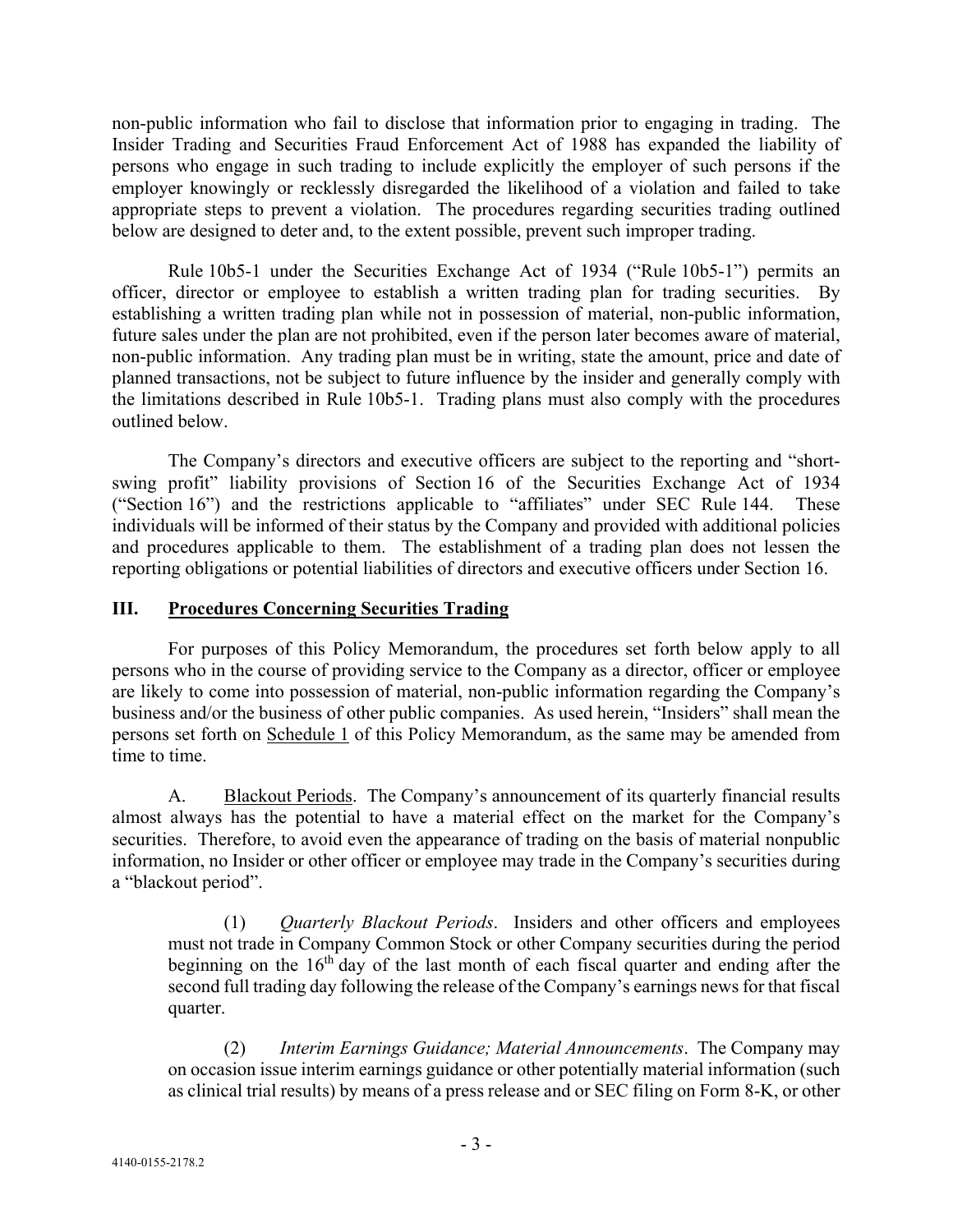means designed to achieve widespread dissemination of the information. In preparation for such an announcement the Company may announce the commencement of an additional blackout period while it prepares the information to be released. This blackout period will generally remain in effect until the information has been released and fully absorbed by the market (usually within 48 hours). The Company has full discretion to determine the time period during which trading may be limited or "blacked out".

(3) *Event-Specific Blackouts*. From time to time, an event may occur that may be considered material to the Company and is not publicly known. As long as the event may be considered material and remains nonpublic, the persons who are aware of the event may not trade in the Company's securities.

In addition, whenever the Company considers it necessary or desirable to promote compliance with the securities laws, it may notify all or any group of directors, officers or employees that they are not permitted to trade in the Company's securities or in the securities of another public company. This trading restriction is known as an "eventspecific blackout." The Company has full discretion to determine the time period during which trading will be "blacked out".

Because it is often difficult to assess the materiality of nonpublic information, the Company may impose an event-specific blackout if there is risk that nonpublic information may be material, even though the matter is not free from doubt. Moreover, the existence of an event-specific blackout does not create any obligation on the Company, whether contractual or otherwise, to disclose the nonpublic information that results in the blackout.

The existence of an event-specific blackout will be announced only to those persons who are prohibited from trading. It applies to these persons whether or not they are aware of the event that triggered the blackout. A person who was made aware of the existence of an event-specific blackout should not disclose the existence of the blackout to anyone else, including other employees.

The failure of the General Counsel to subject a person to an event-specific blackout will not relieve that person of the obligation not to trade while aware of material nonpublic information. Even if a blackout is not in effect, one may never trade in Company securities if they are aware of material nonpublic information about the Company.

(4) *Hardship Exceptions*. An individual who is subject to a quarterly earnings blackout period and who has an unexpected and urgent need to sell Company stock in order to generate cash may, in limited and appropriate circumstances, be permitted to sell Company stock even during the quarterly blackout period. Hardship exceptions may be granted only by the General Counsel and must be requested at least two trading days in advance of the proposed trade. A hardship exception may be granted only if the General Counsel concludes that the Company's earnings information for the applicable quarter does not constitute material nonpublic information. Under no circumstance will a hardship exception be granted during an event-specific blackout period (see above) or to Insiders who are subject to Section 16. Additionally, under no circumstance will a hardship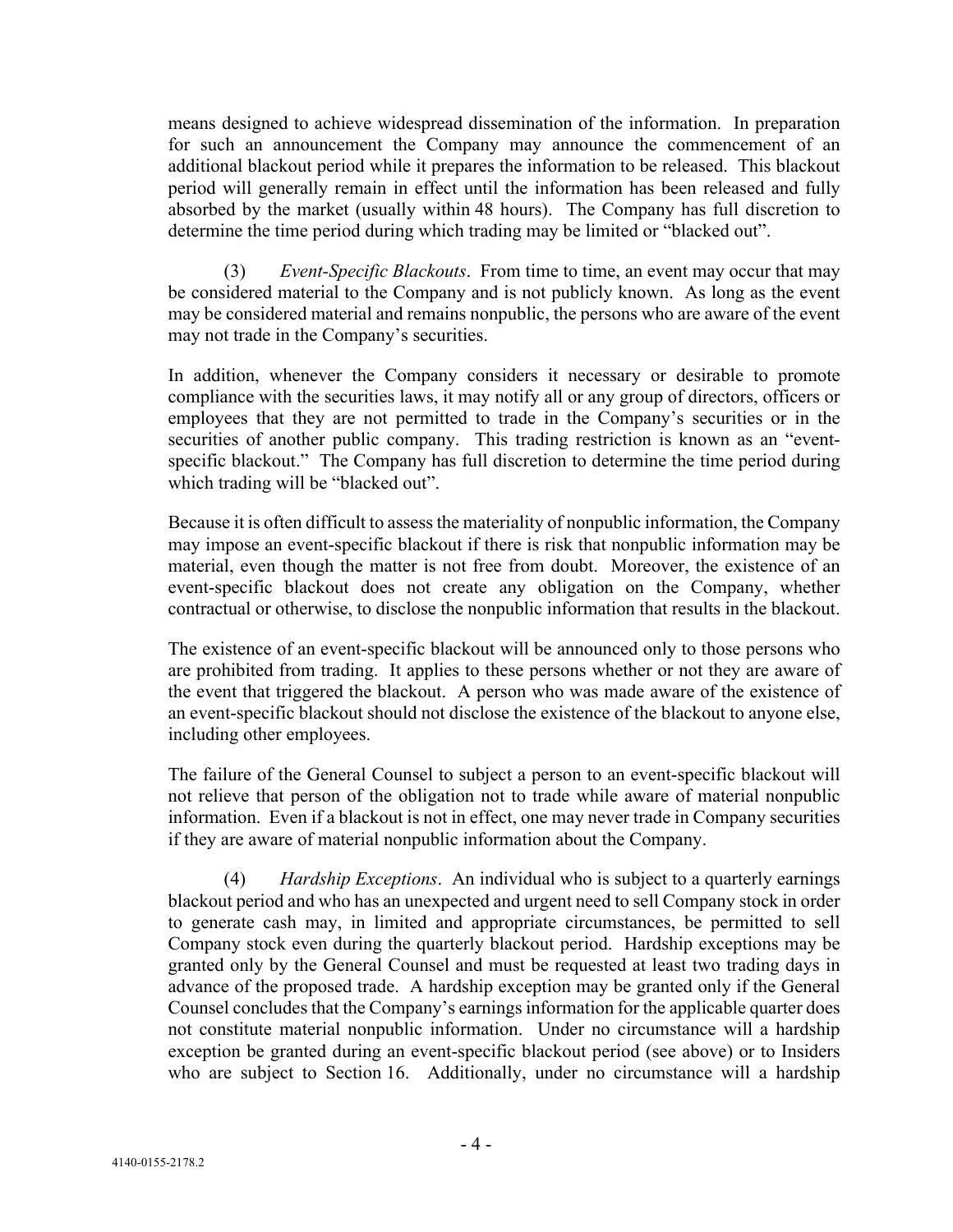exception apply to any person in possession of material non-public information regarding the Company.

B. Insiders. In addition to the restrictions contained above, no Insider may purchase or sell Company Common Stock except as follows:

(1) No Insider may trade in Company Common Stock or other Company securities without the prior written approval of the General Counsel or pursuant to a written trading plan meeting the requirements contained in this Policy Memorandum and applicable laws and regulations. Approval from the General Counsel may be sought by submitting a "Request for Prior Approval of Securities Transactions" (Exhibit A) at least three days in advance of any proposed trade. The General Counsel is not obligated to specify the reason for any denial of trading approval.

(2) To assist in monitoring compliance with this Policy Memorandum, and to ensure timely filing of Forms 4 and 5 with the SEC by persons subject to Section 16, Insiders who are subject to Section 16 shall submit a "Transaction Report" (Exhibit B) in writing or by e-mail to the General Counsel within six hours after any transaction in Company Common Stock or other Company securities (including any change pursuant to a pre-existing written trading plan). **Insiders who are subject to Section 16 must file a Form 4 with the SEC within two business days after any transaction involving a class of Company securities registered with the SEC, including Company Common Stock.**

C. Trading Plans. Without regard to the restrictions listed above, Insiders and other officers and employees may sell Company Common Stock or other Company securities pursuant to a pre- existing written plan meeting the requirements of Rule 10b5-1 under the Securities Exchange Act of 1934 ("10b5-1 Plan"). All such 10b5-1 Plans must be entered into in good faith and not as part of a scheme to evade the securities laws. All 10b5-1 Plans must be pre-approved by the General Counsel and may be subject to review by the Company's outside legal counsel. Approval of a 10b5-1 Plan by the General Counsel shall not be considered a determination by us or the General Counsel that the 10b5-1 Plan satisfies the requirements of Rule 10b5-1. An individual may have no more than one 10b5-1 Plan at any point in time (i.e. multiple concurrent plans are prohibited). Each 10b5-1 Plan must:

(1) Be established by the Insider or other officer or employee (a) while not in possession of material, non-public information and (b) during an open trading window (i.e., not during a blackout period, as described above).

(2) State clearly how determinations as to amount, price and date of transactions are to be made, or delegate discretionary trading authority to a named party who is neither subject to the influence of the person establishing the plan nor privy to material, non-public information about the Company, in accordance with Rule 10b5-1. Amounts may be determined by formula, algorithm or computer program. Prices may be determined by market order or limit order. Market order plans must specify the day on which a transaction will occur. Limit order plans must specify the day or days on which a limit order will remain open.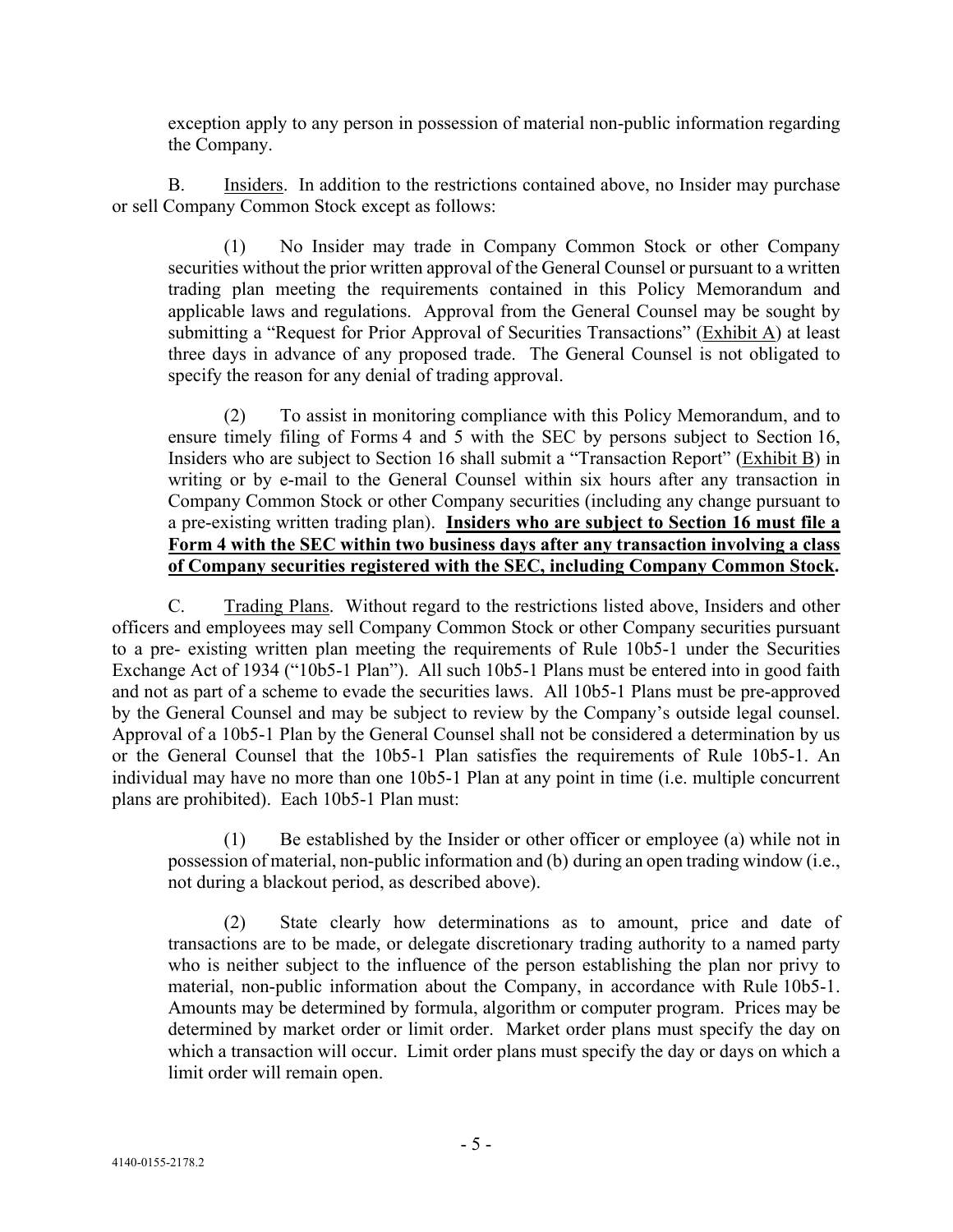(3) Provide for no subsequent control over the trading plan while the Insider or other officer or employee possesses material, non-public information.

(4) Provide that first trade under the trading plan may not occur before the  $31<sup>st</sup>$  day after the trading plan was established.

(5) Provide that no hedging transactions may be entered into with respect to securities subject to the trading plan.

(6) Specify a termination date, unless it is clearly stated in the plan that it will continue for an indefinite period, and provide for early termination.

(7) Contain an automatic termination or suspension provision triggered upon notice that the trading activity will have an adverse effect on the Company or cause a violation of law. For example, continued trades could interfere with lock-up obligations imposed on Insiders in connection with an underwritten public offering or violate Regulation M when the Company is engaged in a public offering of its securities.

(8) Name a single broker-dealer or other financial institution to execute all trades under the trading plan.

(9) Contain a provision requiring timely notification to the Company of all transactions pursuant to the trading plan to assure compliance with applicable reporting requirements.

Because the SEC views the modification of a 10b5-1 Plan to be the same as terminating an existing 10b5-1 Plan and entering into a new 10b5-1 Plan, the approval process for modifying a 10b5-1 Plan is similar to those for initially adopting the plan. Once you have an approved 10b5-1 Plan in place, you will need approval from our General Counsel if you want to make any changes to it. We may limit your ability to modify your 10b5-1 Plan because making frequent changes to a 10b5-1 Plan may give the appearance that you are trading on material non-public information under the guise of that plan. Modifications to a 10b5-1 Plan can only be made during a trading window and not during any blackout period and when you are not in possession of material, non-public information. Any changes to your 10b5-1 Plan will be subject to a "cooling off' period, meaning that the first trade under the modified 10b5-1 Plan may not occur until the opening of the next trading window following the General Counsel's approval of the modification to the 10b5-1 Plan.

D. Additional Guidance. The Company considers it improper for those who are employed by or associated with the Company to engage in short-term or speculative transactions in the Company's securities or in other transactions in the Company's securities that may lead to inadvertent violations of the insider trading laws. Accordingly, trading in Company securities is subject to the following additional guidelines:

(1) *Short Sales*. Insiders and other officers and employees may not engage in short sales of the Company's securities (sales of securities that such Insider, other officer or employee does not own, i.e. borrowed securities).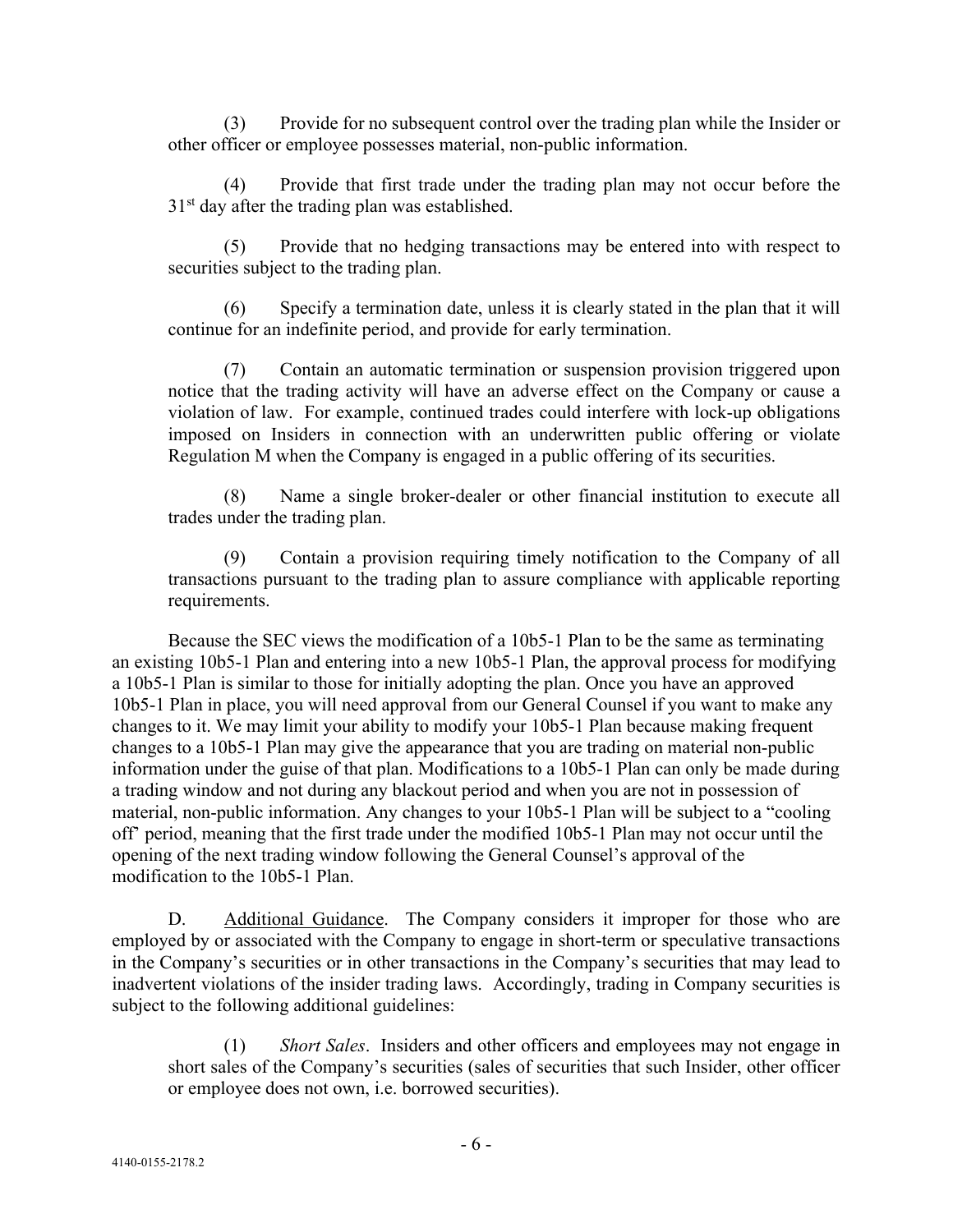(2) *Options, Other Derivative Securities and Hedging*. Insiders, other officers and employees may not engage in transactions involving options on the Company's securities, such as puts, calls and other derivative securities, whether on an exchange or in any other market. Insiders, other officers and employees also may not engage in hedging transactions, such as collars and forward sale contracts. Insiders, other officers and employees should consult the General Counsel if they are uncertain whether a particular type of transaction is covered by this prohibition.

(3) *Standing or Limit Orders*. Standing or limit orders should be used only for a very brief period of time, if at all. A standing order placed with a broker to sell or purchase Company stock at a specified minimum or maximum price leaves one with no control over the timing of the transaction. The limit order could be executed by the broker when one is aware of material nonpublic information, which would result in unlawful insider trading. The foregoing restrictions shall not apply in the case of transactions occurring pursuant to a written trading plan described in Paragraph C above.

(4) *Margin Accounts and Pledges*. Securities held in a margin account or pledged as collateral for a loan may be sold without one's consent — by the broker if they fail to meet a margin call, or by the lender in foreclosure if they default on the loan. Because a margin or foreclosure sale may occur at a time when one is aware of material nonpublic information or otherwise is not permitted to trade in Company securities, except with respect to margin accounts or pledges existing as of April 23, 2019, they are prohibited from holding Company securities in a margin account or pledging Company securities as collateral for a loan. An exception to this prohibition may be granted where one wishes to pledge Company securities as collateral for a loan (not including margin debt) and clearly demonstrates the financial capacity to repay the loan without resort to the pledged securities. If one wishes to pledge Company securities as collateral for a loan, they must submit a request for approval to the General Counsel, together with a copy of the documents evidencing the proposed pledge (if requested by the General Counsel), at least two weeks prior to the proposed execution of such documents. Under no circumstance will an exception be granted to Insiders.

E. Application of Restrictions. The requirements of paragraphs A, B, C and D above apply to every securities transaction in which an Insider or other officer or employee has, or may acquire, a direct or indirect beneficial ownership interest. Persons are considered to have a "beneficial interest" in securities held by them, their spouse, their minor children, and any relative who resides with them or in securities held by anyone else if by contract, understanding, agreement or arrangement, the person enjoys the benefit of ownership. This paragraph is not meant to, and shall not be construed as to, (1) affect the ability of the Company to grant stock options, stock appreciation rights and other securities to Insiders or other officers or employees under employee benefit plans or agreements adopted by the Board of Directors or (2) affect the ability of Insiders or other officers or employees to exercise any stock options, provided, however, that the trading restrictions set forth in this Policy Memorandum, and the requirements of paragraphs A, B, C and D above, do apply with respect to any sale of the underlying stock or to a cashless exercise of the option through a broker (often called a "same-day sale"). Additionally, the trading restrictions in this Policy Memorandum do not apply to investing 401(k) plan contributions in a company stock fund in accordance with the terms of the Company's 401(k) plan. However, any changes in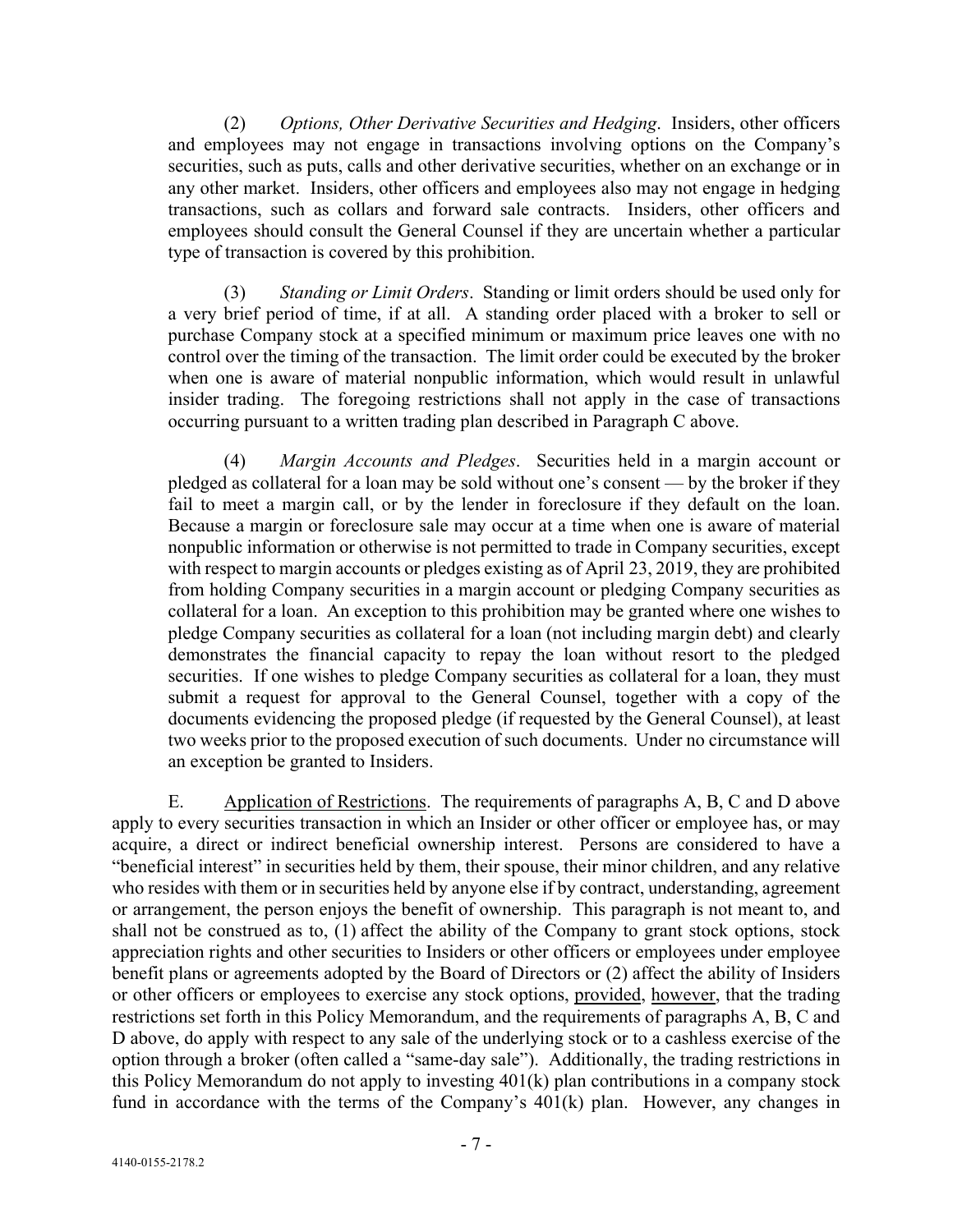investment elections regarding the Company's securities are subject to the trading restrictions in this Policy Memorandum.

F. Confidentiality. Every reasonable effort will be made to protect the confidentiality of all pre-clearance requests and stock reports. Requests and reports will be used solely to monitor and prevent unlawful trading and to enforce this Policy Memorandum.

[Remainder of Page Intentionally Left Blank]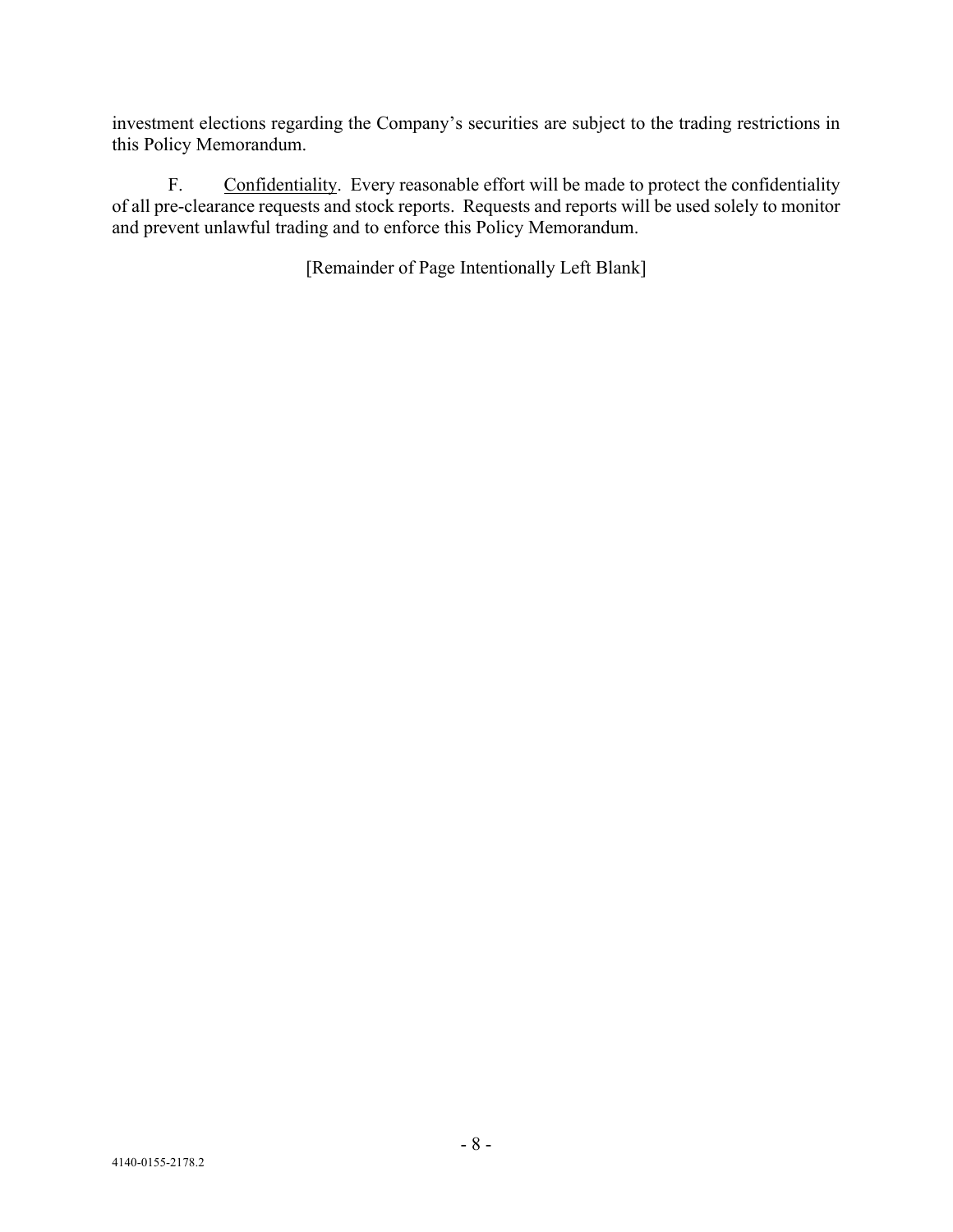# **ACKNOWLEDGMENT AND CONSENT**

The undersigned has read and understands the foregoing Policy Memorandum Concerning Securities Trading, as amended and restated on December [●], 2021, and agrees to abide by the terms contained therein.

Printed Name

Signature

Date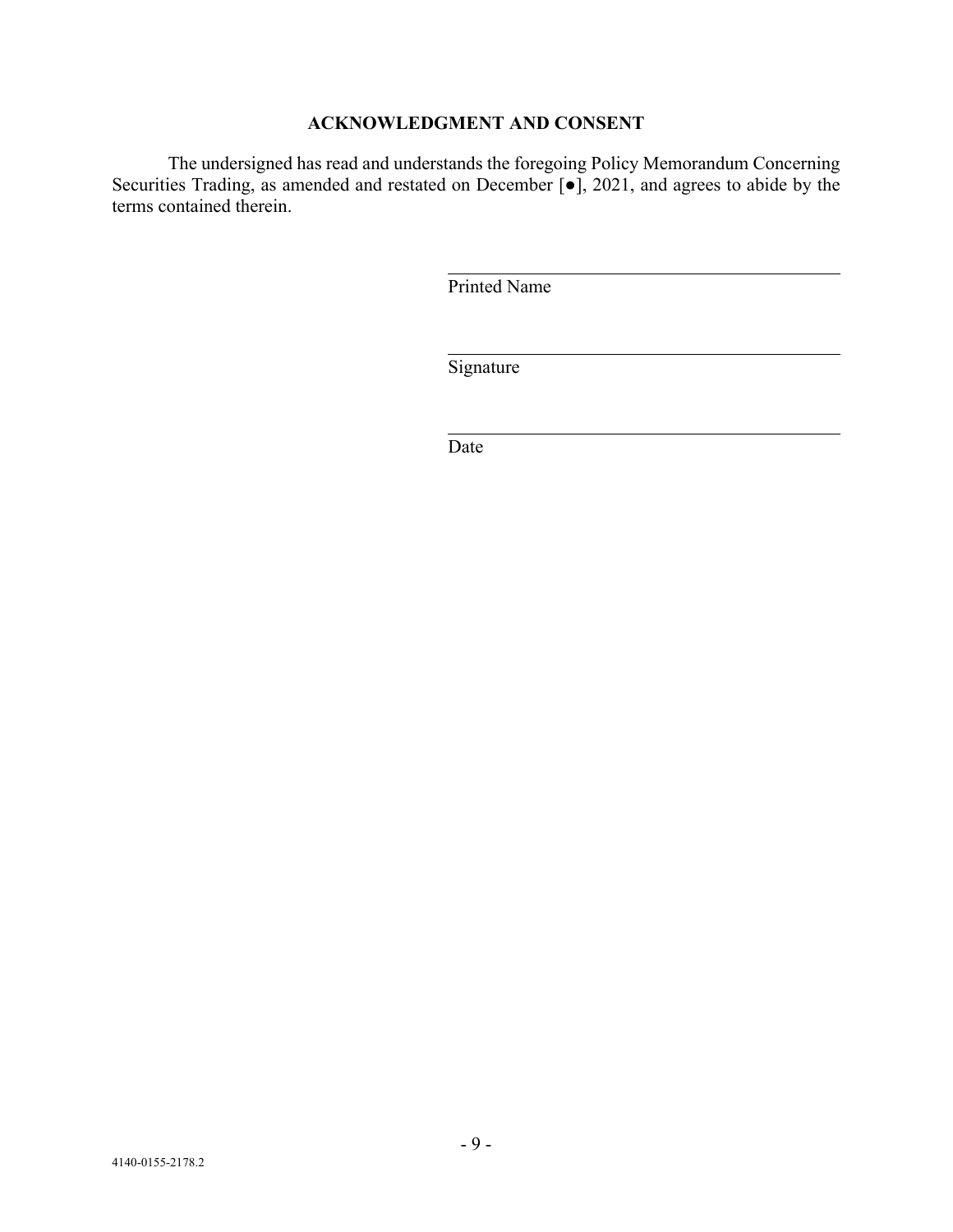# **EXHIBIT A**

# **Confidential Memorandum**

| TO:             | Tim Williams<br>General Counsel                                                                                                                                                                                                                       |  |  |
|-----------------|-------------------------------------------------------------------------------------------------------------------------------------------------------------------------------------------------------------------------------------------------------|--|--|
| FROM:           |                                                                                                                                                                                                                                                       |  |  |
| DATE:           |                                                                                                                                                                                                                                                       |  |  |
| <b>SUBJECT:</b> | REQUEST FOR PRIOR APPROVAL OF SECURITIES TRANSACTIONS                                                                                                                                                                                                 |  |  |
|                 | The undersigned proposes to engage in a transaction involving the following security:                                                                                                                                                                 |  |  |
|                 | <b>Company Common Stock</b>                                                                                                                                                                                                                           |  |  |
|                 |                                                                                                                                                                                                                                                       |  |  |
|                 | Other Securities [Name of Issuer and Security]                                                                                                                                                                                                        |  |  |
|                 | The transaction proposed is an:                                                                                                                                                                                                                       |  |  |
|                 | Open-Market Purchase (Limit order /Market order )                                                                                                                                                                                                     |  |  |
|                 | Open-Market Sale (Limit order _/Market order _)                                                                                                                                                                                                       |  |  |
|                 | Trading Plan (attach description)                                                                                                                                                                                                                     |  |  |
|                 |                                                                                                                                                                                                                                                       |  |  |
|                 | limit order will remain open for _____ days beginning on __________<br>[Date]                                                                                                                                                                         |  |  |
|                 | Signature                                                                                                                                                                                                                                             |  |  |
|                 | [Print Name, Title and Department]                                                                                                                                                                                                                    |  |  |
|                 | This transaction may not be effected                                                                                                                                                                                                                  |  |  |
|                 | Authorization of this transaction extends to<br>$, 20$ .<br><b>Copies of</b><br>brokers confirmations of effected transactions must be forwarded to the General Counsel<br>within four hours after the transaction for reporting compliance purposes. |  |  |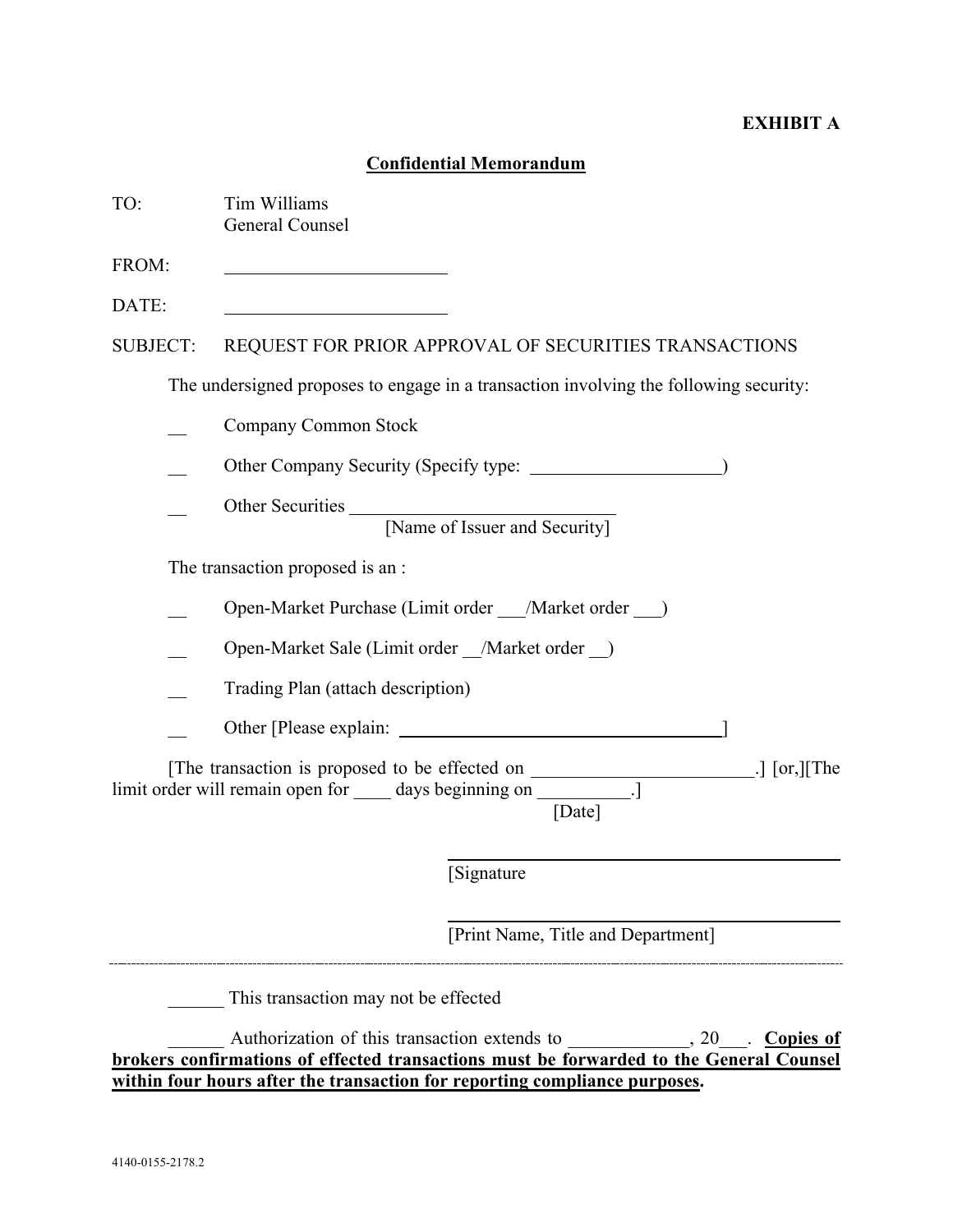Date **[Signature of approving person or his designee]**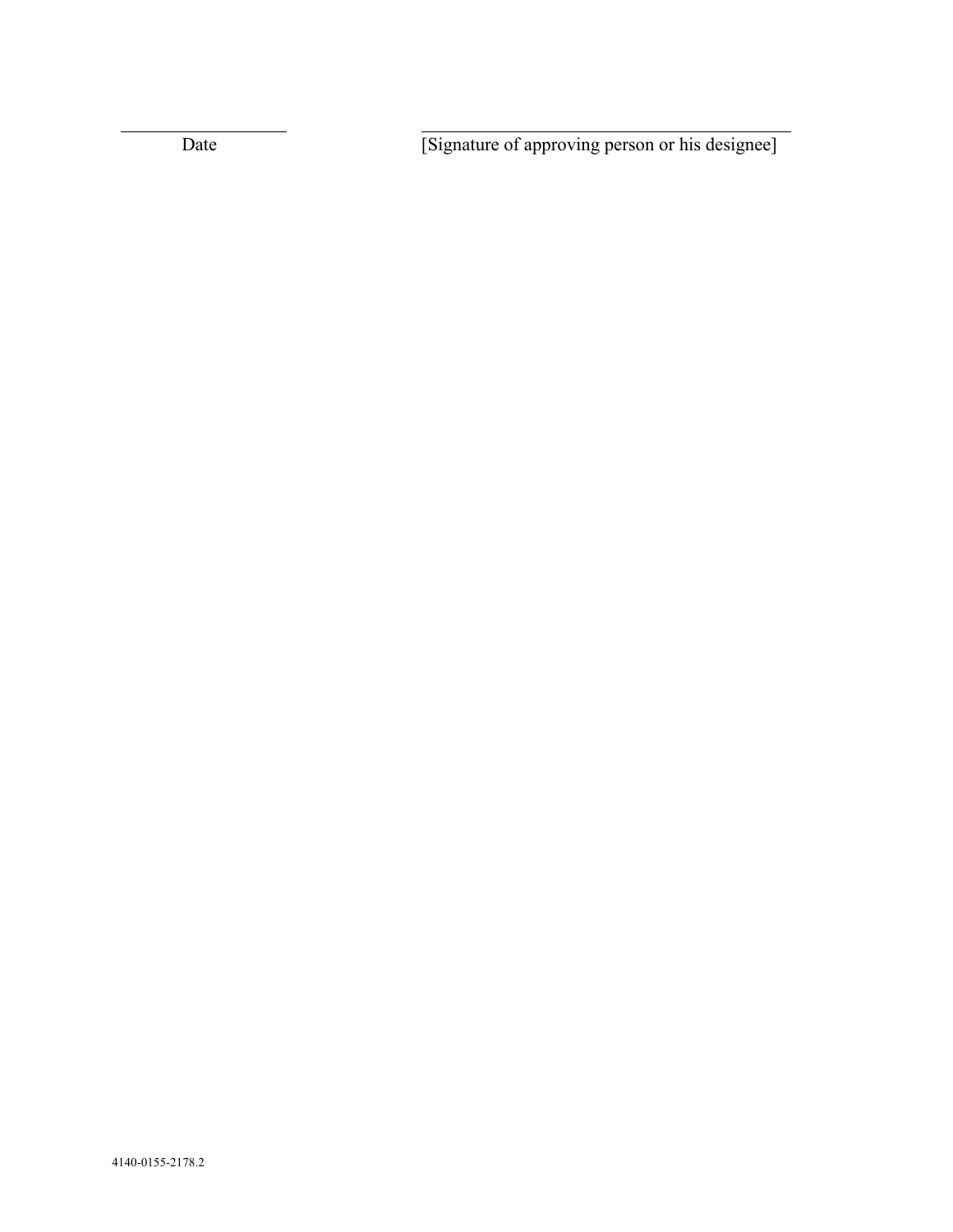#### **EXHIBIT B**

#### **Confidential Memorandum**

| TO:                           | Tim Williams<br>General Counsel |  |  |
|-------------------------------|---------------------------------|--|--|
| FROM:                         |                                 |  |  |
| DATE:                         |                                 |  |  |
|                               | SUBJECT: TRANSACTION REPORT     |  |  |
|                               |                                 |  |  |
|                               |                                 |  |  |
| Number of shares transferred: |                                 |  |  |

Was this transaction effected pursuant to an approved trading plan? [Yes] [No]

If acquisition or transfer was effected indirectly (e.g., for your spouse, through an individual or entity who has agreed with you to acquire or transfer the security on your behalf, etc.), please identify the person through whom the transaction was effected and your relationship with such person:

Name of Individual or Entity:

Relationship to you:

(Signed)

[Print Name]

**(THIS REPORT IS DUE WITHIN SIX HOURS OF A CHANGE IN BENEFICIAL OWNERSHIP, EITHER DIRECTLY OR INDIRECTLY. A FORM 4 MUST BE PREPARED AND FILED WITH THE SECURITIES AND EXCHANGE COMMISSION WITHIN TWO BUSINESS DAYS AFTER THE CHANGE IN BENEFICIAL OWNERSHIP.)**